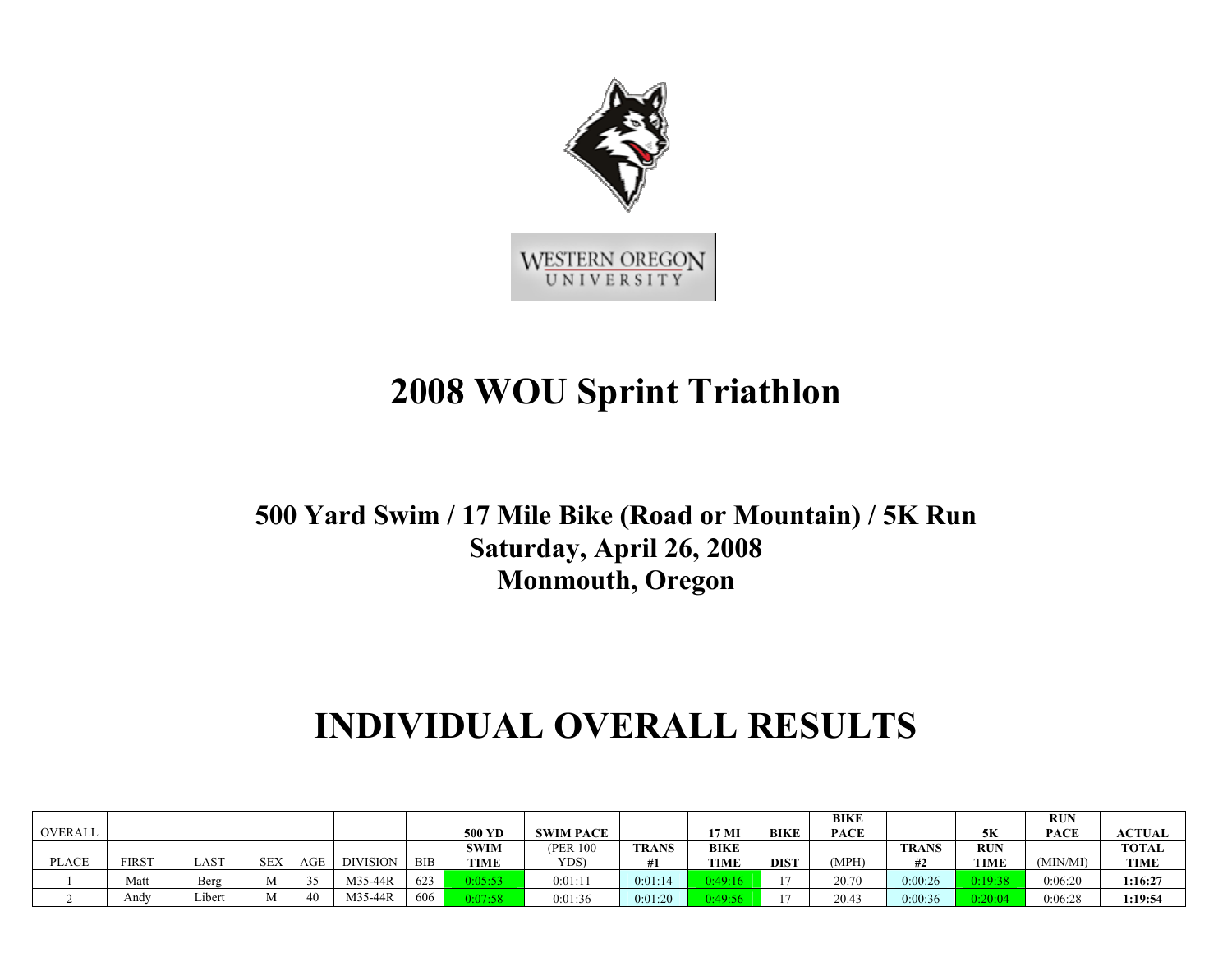| 3              | Daniel       | Heineck        | M                         | 24 | M18-24R | 605 | 0:07:17 | 0:01:27 | 0:01:33 | 0:50:49 | 17 | 20.07 | 0:00:37 | 0:20:46 | 0:06:42 | 1:21:02 |
|----------------|--------------|----------------|---------------------------|----|---------|-----|---------|---------|---------|---------|----|-------|---------|---------|---------|---------|
| $\overline{4}$ | Mark         | Wilson         | M                         | 39 | M35-44R | 572 | 0:08:02 | 0:01:36 | 0:01:30 | 0:51:09 | 17 | 19.94 | 0:00:48 | 0:20:39 | 0:06:40 | 1:22:08 |
| 5              | Josh         | Trenkel        | M                         | 20 | M18-24R | 609 | 0:07:03 | 0:01:25 | 0:01:16 | 0:50:56 | 17 | 20.03 | 0:00:47 | 0:22:30 | 0:07:16 | 1:22:32 |
| 6              | Matthew      | Hallowell      | M                         | 25 | M25-34R | 617 | 0:05:51 | 0:01:10 | 0:01:48 | 0:49:16 | 17 | 20.70 | 0:00:35 | 0:25:31 | 0:08:14 | 1:23:01 |
| $\overline{7}$ | Dave         | Florence       | M                         | 40 | M35-44R | 596 | 0:07:45 | 0:01:33 | 0:01:17 | 0:53:11 | 17 | 19.18 | 0:00:37 | 0:21:10 | 0:06:50 | 1:24:00 |
| 8              | Richard      | Earle          | M                         | 51 | M45-54R | 599 | 0:07:47 | 0:01:33 | 0:02:07 | 0:51:22 | 17 | 19.86 | 0:01:53 | 0:22:52 | 0:07:23 | 1:26:01 |
| 9              | Jeff         | Roerig         | M                         | 22 | M18-24R | 613 | 0:06:32 | 0:01:18 | 0:01:53 | 0:55:05 | 17 | 18.52 | 0:00:42 | 0:22:12 | 0:07:10 | 1:26:24 |
| 10             | Jason        | Hawthorne      | M                         | 37 | M35-44R | 607 | 0:07:39 | 0:01:32 | 0:01:35 | 0:54:47 | 17 | 18.62 | 0:01:22 | 0:21:22 | 0:06:54 | 1:26:45 |
| 11             | Blair        | <b>Bronson</b> | M                         | 19 | M18-24R | 624 | 0:07:37 | 0:01:31 | 0:03:17 | 0:53:00 | 17 | 19.25 | 0:00:51 | 0:22:16 | 0:07:11 | 1:27:01 |
| 12             | Jonathan     | Rasca          | M                         | 30 | M25-34R | 559 | 0:09:02 | 0:01:48 | 0:01:27 | 0:54:55 | 17 | 18.57 | 0:00:45 | 0:21:04 | 0:06:48 | 1:27:13 |
| 13             | David        | Christian      | M                         | 33 | M25-34R | 594 | 0:07:59 | 0:01:36 | 0:01:13 | 0:54:39 | 17 | 18.66 | 0:00:49 | 0:23:30 | 0:07:35 | 1:28:10 |
| 14             | Joseph       | Mendoza        | M                         | 24 | M18-24R | 601 | 0:08:16 | 0:01:39 | 0:01:51 | 0:52:12 | 17 | 19.54 | 0:00:48 | 0:26:01 | 0:08:24 | 1:29:08 |
| 15             | David        | Dickson        | M                         | 28 | M25-34R | 546 | 0:10:42 | 0:02:08 | 0:01:43 | 0:55:32 | 17 | 18.37 | 0:00:44 | 0:23:59 | 0:07:44 | 1:32:40 |
| 16             | Tom          | Box            | M                         | 49 | M45-54R | 592 | 0:08:22 | 0:01:40 | 0:02:08 | 0:57:30 | 17 | 17.74 | 0:01:00 | 0:25:02 | 0:08:05 | 1:34:02 |
| 17             | Kirk         | Rose           | M                         | 60 | M55&OR  | 598 | 0:07:37 | 0:01:31 | 0:01:58 | 0:58:48 | 17 | 17.35 | 0:00:48 | 0:24:54 | 0:08:02 | 1:34:05 |
| 18             | Andy         | Mikles         | M                         | 26 | M25-34R | 602 | 0:06:46 | 0:01:21 | 0:02:14 | 1:01:02 | 17 | 16.71 | 0:00:52 | 0:23:22 | 0:07:32 | 1:34:16 |
| 19             | Bjorn        | Skovlin        | M                         | 26 | M25-34R | 581 | 0:08:33 | 0:01:43 | 0:01:31 | 0:59:17 | 17 | 17.21 | 0:00:31 | 0:24:37 | 0:07:56 | 1:34:29 |
| 20             | Simon        | <b>Bryant</b>  | M                         | 43 | M35-44R | 580 | 0:07:19 | 0:01:28 | 0:02:18 | 0:57:55 | 17 | 17.61 | 0:00:49 | 0:27:07 | 0:08:45 | 1:35:28 |
| 21             | Shawn        | Martin         | M                         | 21 | M18-24R | 616 | 0:05:51 | 0:01:10 | 0:01:54 | 1:02:36 | 17 | 16.29 | 0:00:24 | 0:24:53 | 0:08:02 | 1:35:38 |
| 22             | Jim          | Gulaskey       | M                         | 64 | M55&OR  | 587 | 0:08:27 | 0:01:41 | 0:02:53 | 0:58:27 | 17 | 17.45 | 0:01:12 | 0:26:09 | 0:08:26 | 1:37:08 |
| 23             | Mitch        | Bohnm          | M                         |    | Unknown | 621 | 0:10:10 | 0:02:02 | 0:02:23 | 1:00:42 | 17 | 16.80 | 0:01:15 | 0:23:23 | 0:07:33 | 1:37:53 |
| 24             | Guy          | Boulanger      | M                         | 46 | M45-54M | 583 | 0:08:35 | 0:01:43 | 0:03:12 | 1:02:50 | 17 | 16.23 | 0:00:33 | 0:22:48 | 0:07:21 | 1:37:58 |
| 25             | Jeff         | Wiltsey        | M                         | 40 | M35-44M | 622 | 0:10:36 | 0:02:07 | 0:01:14 | 1:01:46 | 17 | 16.51 | 0:00:57 | 0:23:39 | 0:07:38 | 1:38:12 |
| $26\,$         | Matthew      | Carlson        | M                         | 21 | M18-24R | 511 | 0:09:10 | 0:01:50 | 0:02:59 | 0:58:29 | 17 | 17.44 | 0:00:59 | 0:26:49 | 0:08:39 | 1:38:26 |
| $27\,$         | Agela        | Smith          | $\mathbf{F}$              | 36 | F35-44R | 593 | 0:08:06 | 0:01:37 | 0:02:14 | 0:59:12 | 17 | 17.23 | 0:00:49 | 0:28:42 | 0:09:15 | 1:39:03 |
| 28             | Sean         | Stack          | M                         | 42 | M35-44R | 560 | 0:08:49 | 0:01:46 | 0:02:04 | 1:01:39 | 17 | 16.54 | 0:00:59 | 0:26:01 | 0:08:23 | 1:39:32 |
| 29             | Erika        | Fleck          | $\mathbf{F}$              | 35 | F35-44R | 584 | 0:08:27 | 0:01:41 | 0:02:00 | 1:03:35 | 17 | 16.04 | 0:00:44 | 0:25:06 | 0:08:06 | 1:39:52 |
| 30             | Ty           | Rollins        | M                         | 32 | M25-34R | 551 | 0:09:56 | 0:01:59 | 0:02:07 | 1:02:49 | 17 | 16.24 | 0:01:15 | 0:23:47 | 0:07:40 | 1:39:54 |
| 31             | Casey        | McCright       | M                         | 23 | M18-24R | 569 | 0:08:24 | 0:01:41 | 0:03:58 | 1:02:49 | 17 | 16.24 | 0:01:33 | 0:23:28 | 0:07:34 | 1:40:12 |
| 32             | Miguel       | Manate         | M                         | 31 | M25-34R | 530 | 0:08:51 | 0:01:46 | 0:04:11 | 0:59:48 | 17 | 17.06 | 0:01:29 | 0:26:21 | 0:08:30 | 1:40:40 |
| 33             | Tony         | Kingis         | M                         | 43 | M35-44R | 548 | 0:08:32 | 0:01:42 | 0:02:18 | 1:02:07 | 17 | 16.42 | 0:01:05 | 0:26:51 | 0:08:40 | 1:40:53 |
| 34             | Jeff         | Faville        | M                         | 25 | M25-34R | 595 | 0:07:40 | 0:01:32 | 0:01:27 | 1:05:47 | 17 | 15.51 | 0:00:52 | 0:25:23 | 0:08:11 | 1:41:09 |
| 35             | Adam         | Asay           | M                         | 30 | M25-34R | 543 | 0:08:09 | 0:01:38 | 0:02:31 | 1:02:18 | 17 | 16.37 | 0:01:30 | 0:26:43 | 0:08:37 | 1:41:11 |
| 36             | Helen        | Naughton       | $\boldsymbol{\mathrm{F}}$ | 31 | F25-34R | 590 | 0:08:55 | 0:01:47 | 0:01:45 | 1:05:14 | 17 | 15.64 | 0:01:04 | 0:24:14 | 0:07:49 | 1:41:12 |
| 38             | Isaac        | Binder         | M                         | 30 | M25-34R | 521 | 0:10:18 | 0:02:04 | 0:01:44 | 1:04:06 | 17 | 15.91 | 0:01:09 | 0:24:38 | 0:07:57 | 1:41:55 |
| 39             | Garrett      | Sullivan       | M                         | 18 | M18-24R | 576 | 0:07:59 | 0:01:36 | 0:02:47 | 1:02:18 | 17 | 16.37 | 0:00:49 | 0:28:33 | 0:09:13 | 1:42:26 |
| 40             | Trish        | Frazeur        | $\mathbf{F}$              | 18 | F18-24R | 612 | 0:07:20 | 0:01:28 | 0:02:21 | 1:03:51 | 17 | 15.97 | 0:01:27 | 0:27:32 | 0:08:53 | 1:42:31 |
| 41             | Kaigin       | Olafson        | M                         | 35 | M35-44R | 603 | 0:07:18 | 0:01:28 | 0:01:37 | 1:07:04 | 17 | 15.21 | 0:00:43 | 0:27:32 | 0:08:53 | 1:44:14 |
| 42             | Alton        | Rossman        | M                         | 35 | M35-44R | 562 | 0:09:38 | 0:01:56 | 0:02:20 | 1:04:48 | 17 | 15.74 | 0:01:35 | 0:26:09 | 0:08:26 | 1:44:30 |
| 44             | Sheila       | Sullivan       | $\mathbf{F}$              | 47 | F45-54R | 577 | 0:08:24 | 0:01:41 | 0:02:27 | 1:04:12 | 17 | 15.89 | 0:01:17 | 0:29:21 | 0:09:28 | 1:45:41 |
| 45             | Aaron        | Gouge          | M                         | 24 | M18-24M | 574 | 0:08:02 | 0:01:36 | 0:01:54 | 1:11:05 | 17 | 14.35 | 0:00:44 | 0:23:58 | 0:07:44 | 1:45:43 |
| 46             | Ken          | <b>Bronson</b> | M                         | 52 | M45-54R | 620 | 0:13:32 | 0:02:42 | 0:04:01 | 1:00:42 | 17 | 16.80 | 0:01:22 | 0:27:02 | 0:08:43 | 1:46:39 |
| $48\,$         | Joe          | Larsen         | M                         | 37 | M35-44R | 589 | 0:08:24 | 0:01:41 | 0:02:52 | 1:07:31 | 17 | 15.11 | 0:01:11 | 0:28:09 | 0:09:05 | 1:48:07 |
| 49             | Jeremy       | Wilson         | M                         | 28 | M25-34R | 518 | 0:08:15 | 0:01:39 | 0:02:53 | 1:11:38 | 17 | 14.24 | 0:00:26 | 0:25:42 | 0:08:17 | 1:48:54 |
| 50             | Jacob        | Severson       | M                         | 26 | M25-34R | 531 | 0:10:49 | 0:02:10 | 0:03:05 | 1:08:09 | 17 | 14.97 | 0:01:16 | 0:26:44 | 0:08:37 | 1:50:02 |
| 51             | <b>Brent</b> | Culver         | M                         | 46 | M45-54R | 575 | 0:08:54 | 0:01:47 | 0:03:49 | 1:07:17 | 17 | 15.16 | 0:01:08 | 0:29:15 | 0:09:26 | 1:50:23 |
| 52             | Tyson        | Hurst          | M                         | 24 | M18-24R | 600 | 0:07:07 | 0:01:25 | 0:03:10 | 1:10:37 | 17 | 14.44 | 0:01:10 | 0:28:37 | 0:09:14 | 1:50:41 |
| 53             | Jon          | Opfer          | M                         | 24 | M18-24R | 512 | 0:11:51 | 0:02:22 | 0:04:42 | 1:06:18 | 17 | 15.38 | 0:01:34 | 0:26:58 | 0:08:42 | 1:51:23 |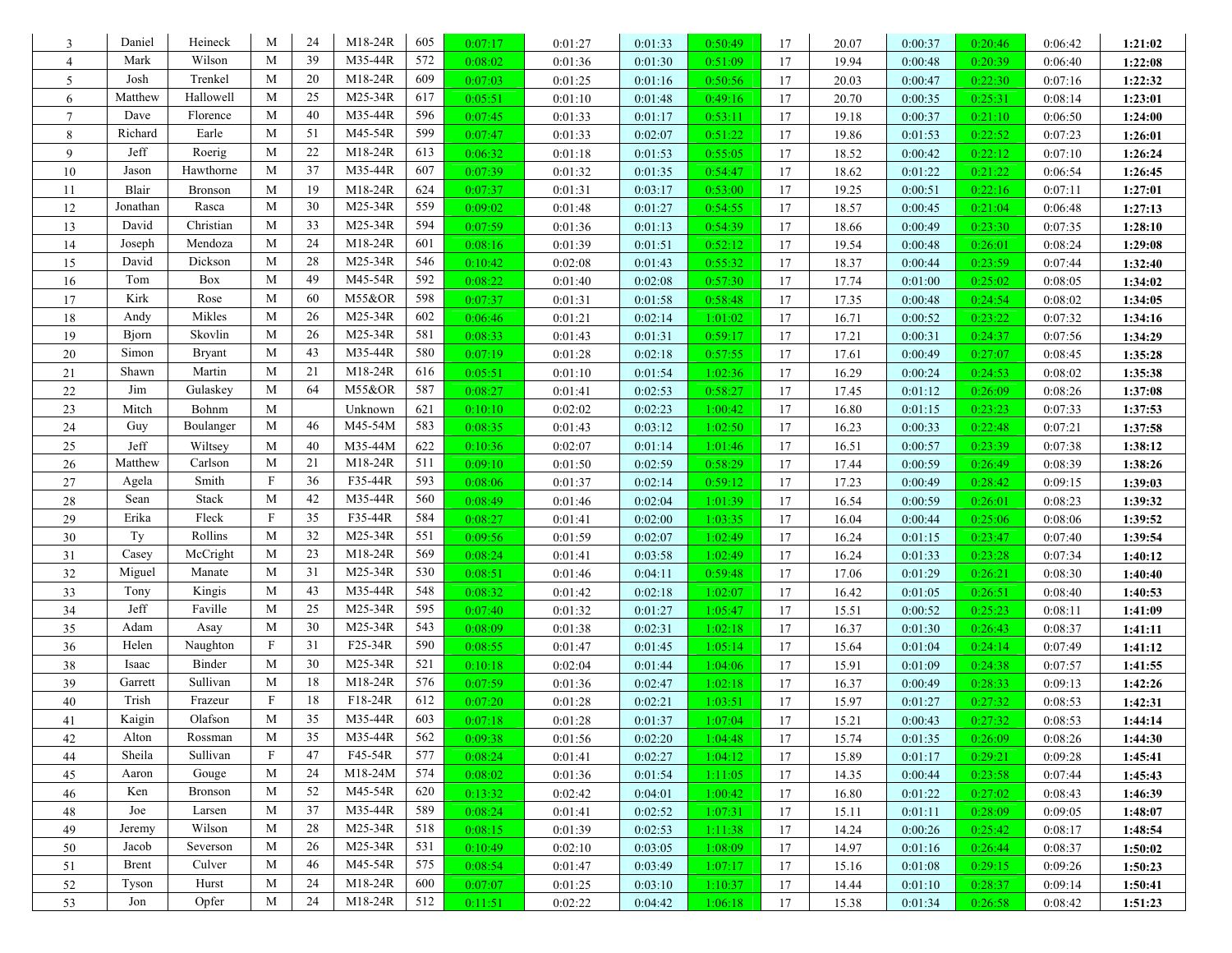| 54      | Robert  | Loper        | M                         | 45 | M45-54R | 608 | 0:06:49 | 0:01:22 | 0:01:13 | 1:19:16 | 17 | 12.87 | 0:00:43 | 0:23:36 | 0:07:37 | 1:51:37 |
|---------|---------|--------------|---------------------------|----|---------|-----|---------|---------|---------|---------|----|-------|---------|---------|---------|---------|
| 56      | Francis | Curtis       | M                         | 45 | M45-54R | 534 | 0:12:04 | 0:02:25 | 0:03:28 | 1:04:58 | 17 | 15.70 | 0:00:51 | 0:31:16 | 0:10:05 | 1:52:37 |
| 57      | Andrew  | Formiller    | M                         | 36 | M35-44R | 547 | 0:10:04 | 0:02:01 | 0:02:32 | 1:08:24 | 17 | 14.91 | 0:00:40 | 0:31:00 | 0:10:00 | 1:52:40 |
| 58      | Elyse   | Vaccaro      | $\mathbf{F}$              | 30 | F25-34R | 579 | 0:07:45 | 0:01:33 | 0:02:12 | 1:14:41 | 17 | 13.66 | 0:00:27 | 0:27:38 | 0:08:55 | 1:52:43 |
| 59      | Anne    | Juurma       | $\mathbf F$               | 46 | F45-54R | 588 | 0:08:09 | 0:01:38 | 0:02:27 | 1:11:27 | 17 | 14.28 | 0:01:12 | 0:29:30 | 0:09:31 | 1:52:45 |
| 60      | Fred    | Robbins      | M                         | 63 | M55&OR  | 570 | 0:09:17 | 0:01:51 | 0:03:09 | 1:07:24 | 17 | 15.13 | 0:02:31 | 0:30:29 | 0:09:50 | 1:52:50 |
| 61      | Amanda  | Lakamp       | $\boldsymbol{\mathrm{F}}$ | 22 | F18-24R | 568 | 0:10:37 | 0:02:07 | 0:05:19 | 0:52:31 | 17 | 19.42 | 0:02:40 | 0:41:58 | 0:13:32 | 1:53:05 |
| 62      | Nick    | Gerritsen    | M                         | 23 | M18-24R | 537 | 0:10:38 | 0:02:08 | 0:01:46 | 1:14:45 | 17 | 13.64 | 0:00:25 | 0:26:53 | 0:08:40 | 1:54:27 |
| 63      | Masaki  | Ikeda        | M                         | 21 | M18-24M | 597 | 0:07:45 | 0:01:33 | 0:02:51 | 1:16:41 | 17 | 13.30 | 0:00:38 | 0:26:36 | 0:08:35 | 1:54:31 |
| 64      | Ellen   | Beebe        | $\mathbf F$               | 23 | F18-24R | 555 | 0:10:35 | 0:02:07 | 0:02:14 | 1:17:37 | 17 | 13.14 | 0:00:18 | 0:24:47 | 0:08:00 | 1:55:31 |
| 65      | James   | Boylan       | M                         | 38 | M35-44R | 510 | 0:12:18 | 0:02:28 | 0:05:56 | 1:07:54 | 17 | 15.02 | 0:01:25 | 0:28:06 | 0:09:04 | 1:55:40 |
| 66      | Travis  | Adams        | M                         | 19 | M18-24R | 528 | 0:11:49 | 0:02:22 | 0:02:47 | 1:10:49 | 17 | 14.40 | 0:01:33 | 0:30:15 | 0:09:45 | 1:57:12 |
| 67      | Adam    | Farber       | M                         | 29 | M25-34R | 610 | 0:06:37 | 0:01:19 | 0:03:12 | 1:13:35 | 17 | 13.86 | 0:02:57 | 0:30:52 | 0:09:57 | 1:57:13 |
| 68      | Darren  | Smith        | M                         | 42 | M35-44R | 582 | 0:08:16 | 0:01:39 | 0:02:00 | 1:06:06 | 17 | 15.43 | 0:02:55 | 0:38:08 | 0:12:18 | 1:57:25 |
| 69      | Adele   | Honeyman     | $\mathbf F$               | 42 | F35-44R | 571 | 0:09:44 | 0:01:57 | 0:03:10 | 1:13:30 | 17 | 13.88 | 0:00:51 | 0:30:24 | 0:09:48 | 1:57:39 |
| 70      | Dan     | Clark        | M                         | 55 | M55&OR  | 544 | 0:10:24 | 0:02:05 | 0:03:58 | 1:13:25 | 17 | 13.89 | 0:02:15 | 0:28:27 | 0:09:11 | 1:58:29 |
| 71      | Pamela  | Darnall      | F                         | 43 | F35-44R | 545 | 0:08:44 | 0:01:45 | 0:04:32 | 1:11:26 | 17 | 14.28 | 0:01:55 | 0:31:53 | 0:10:17 | 1:58:30 |
| 72      | Pami    | Monnette     | F                         | 22 | F18-24R | 550 | 0:09:49 | 0:01:58 | 0:02:33 | 1:14:52 | 17 | 13.62 | 0:01:06 | 0:31:15 | 0:10:05 | 1:59:35 |
| 73      | Johnny  | Harr         | M                         | 30 | M25-34M | 619 | 0:10:00 | 0:02:00 | 0:06:23 | 1:17:02 | 17 | 13.24 | 0:01:23 | 0:25:16 | 0:08:09 | 2:00:04 |
| 74      | Shilah  | Merrill      | M                         | 33 | M25-34R | 549 | 0:10:51 | 0:02:10 | 0:02:51 | 1:16:13 | 17 | 13.38 | 0:01:50 | 0:28:48 | 0:09:17 | 2:00:33 |
| 75      | Scott   | Shelton      | M                         | 43 | M35-44R | 604 | 0:08:43 | 0:01:45 | 0:02:27 | 1:15:47 | 17 | 13.46 | 0:00:49 | 0:34:09 | 0:11:01 | 2:01:55 |
| 77      | Bill    | Ellison      | M                         | 55 | M55&OR  | 541 | 0:09:54 | 0:01:59 | 0:03:47 | 1:15:18 | 17 | 13.55 | 0:01:33 | 0:31:48 | 0:10:16 | 2:02:20 |
| 78      | Norm    | Smith        | M                         | 62 | M55&OR  | 553 | 0:10:40 | 0:02:08 | 0:02:24 | 1:11:07 | 17 | 14.34 | 0:01:01 | 0:37:58 | 0:12:15 | 2:03:10 |
| 79      | Stacey  | Smith        | $\mathbf{F}$              | 37 | F35-44R | 538 | 0:10:24 | 0:02:05 | 0:02:37 | 1:15:45 | 17 | 13.47 | 0:01:53 | 0:33:18 | 0:10:44 | 2:03:57 |
| 81      | Micah   | Rawlins      | M                         | 22 | M18-24M | 526 | 0:10:53 | 0:02:11 | 0:03:19 | 1:22:11 | 17 | 12.41 | 0:00:29 | 0:28:10 | 0:09:05 | 2:05:01 |
| 82      | Mark    | Zook         | M                         | 40 | M35-44R | 563 | 0:08:12 | 0:01:38 | 0:02:30 | 1:17:03 | 17 | 13.24 | 0:01:25 | 0:37:06 | 0:11:58 | 2:06:16 |
| 83      | David   | Stewart      | M                         | 36 | M35-44R | 625 | 0:13:43 | 0:02:45 | 0:08:14 | 0:40:16 | 17 | 25.33 | 0:32:24 | 0:31:52 | 0:10:17 | 2:06:29 |
| 84      | Dorthe  | Wildenschild | $\mathbf F$               | 42 | F35-44R | 516 | 0:12:29 | 0:02:30 | 0:02:30 | 1:20:14 | 17 | 12.71 | 0:00:38 | 0:31:15 | 0:10:05 | 2:07:05 |
| 85      | Alison  | Wood         | $\mathbf{F}$              | 34 | F25-34R | 532 | 0:11:00 | 0:02:12 | 0:02:30 | 1:27:25 | 17 | 11.67 | 0:00:34 | 0:26:06 | 0:08:25 | 2:07:35 |
| 86      | Lea     | Wilson       | F                         | 22 | F18-24R | 519 | 0:11:00 | 0:02:12 | 0:04:24 | 1:19:04 | 17 | 12.90 | 0:00:47 | 0:32:22 | 0:10:26 | 2:07:37 |
| 89      | Ericka  | Hazen        | $\mathbf{F}$              | 25 | F25-34M | 540 | 0:11:00 | 0:02:12 | 0:05:06 | 1:23:17 | 17 | 12.25 | 0:01:09 | 0:28:00 | 0:09:02 | 2:08:32 |
| 90      | David   | Lovelin      | M                         | 30 | M25-34R | 554 | 0:10:30 | 0:02:06 | 0:03:48 | 1:23:52 | 17 | 12.16 | 0:00:37 | 0:31:20 | 0:10:06 | 2:10:07 |
| 91      | Dan     | Gorman       | M                         | 39 | M35-44R | 529 | 0:11:52 | 0:02:22 | 0:04:12 | 1:13:57 | 17 | 13.79 | 0:01:10 | 0:39:20 | 0:12:41 | 2:10:31 |
| 92      | Michael | Murphey      | M                         | 41 | M35-44M | 539 | 0:11:03 | 0:02:13 | 0:04:29 | 1:23:14 | 17 | 12.25 | 0:00:56 | 0:30:51 | 0:09:57 | 2:10:33 |
| 93      | Jeff    | Goodwill     | M                         | 27 | M25-34R | 533 | 0:09:39 | 0:01:56 | 0:02:40 | 1:23:59 | 17 | 12.15 | 0:01:17 | 0:35:09 | 0:11:20 | 2:12:44 |
| 94      | Jenna   | Wall         | $\mathbf{F}$              | 28 | F25-34M | 558 | 0:09:16 | 0:01:51 | 0:06:59 | 1:23:45 | 17 | 12.18 | 0:01:20 | 0:31:47 | 0:10:15 | 2:13:07 |
| 95      | Kyle    | Hoyt         | M                         | 21 | M18-24M | 524 | 0:11:00 | 0:02:12 | 0:02:38 | 1:29:51 | 17 | 11.35 | 0:01:05 | 0:29:02 | 0:09:22 | 2:13:35 |
| 96      | Theresa | Lovelin      | $\mathbf F$               | 29 | F25-34R | 514 | 0:10:46 | 0:02:09 | 0:03:58 | 1:30:33 | 17 | 11.26 | 0:01:16 | 0:27:03 | 0:08:44 | 2:13:36 |
| 97      | Lizzi   | Bowling      | F                         | 26 | F25-34M | 573 | 0:08:48 | 0:01:46 | 0:04:02 | 1:27:35 | 17 | 11.65 | 0:00:59 | 0:33:03 | 0:10:40 | 2:14:27 |
| 98      | Whitney | Ellison      | $\mathbf{F}$              | 20 | F18-24M | 585 | 0:06:09 | 0:01:14 | 0:03:29 | 1:38:54 | 17 | 10.31 | 0:00:50 | 0:31:51 | 0:10:16 | 2:21:13 |
| 99      | Sara    | Wilcox       | F                         | 26 | F25-34M | 542 | 0:09:40 | 0:01:56 | 0:03:36 | 1:39:33 | 17 | 10.25 | 0:01:40 | 0:27:54 | 0:09:00 | 2:22:23 |
| 101     | Riley   | Martinka     | M                         | 33 | M25-34M | 502 | 0:13:40 | 0:02:44 | 0:04:37 | 1:31:45 | 17 | 11.12 | 0:01:39 | 0:32:19 | 0:10:25 | 2:24:00 |
| 102     | Jay     | Lakamp       | M                         | 51 | M45-54R | 506 | 0:14:22 | 0:02:52 | 0:04:56 | 1:21:18 | 17 | 12.55 | 0:02:54 | 0:42:04 | 0:13:34 | 2:25:34 |
| 103     | Terry   | Falkenstern  | F                         | 51 | F45-54M | 520 | 0:12:10 | 0:02:26 | 0:05:45 | 1:34:38 | 17 | 10.78 | 0:02:49 | 0:32:46 | 0:10:34 | 2:28:07 |
| 104     | Heidi   | Agalzoff     | F                         | 24 | F18-24R | 507 | 0:13:06 | 0:02:37 | 0:08:10 | 1:31:47 | 17 | 11.11 | 0:01:43 | 0:34:17 | 0:11:03 | 2:29:02 |
| 105     | Amy     | Whited       | $\mathbf F$               | 37 | F35-44R | 522 | 0:11:36 | 0:02:19 | 0:03:48 | 1:34:05 | 17 | 10.84 | 0:02:36 | 0:38:40 | 0:12:28 | 2:30:45 |
| 106     | David   | Hutchings    | M                         | 22 | M18-24R | 503 | 0:15:09 | 0:03:02 | 0:09:09 | 1:27:44 | 17 | 11.63 | 0:01:45 | 0:38:06 | 0:12:17 | 2:31:52 |
| $107\,$ | Christa | Wise         | F                         | 22 | F18-24R | 513 | 0:10:50 | 0:02:10 | 0:03:52 | 1:37:51 | 17 | 10.42 | 0:01:21 | 0:40:00 | 0:12:54 | 2:33:53 |